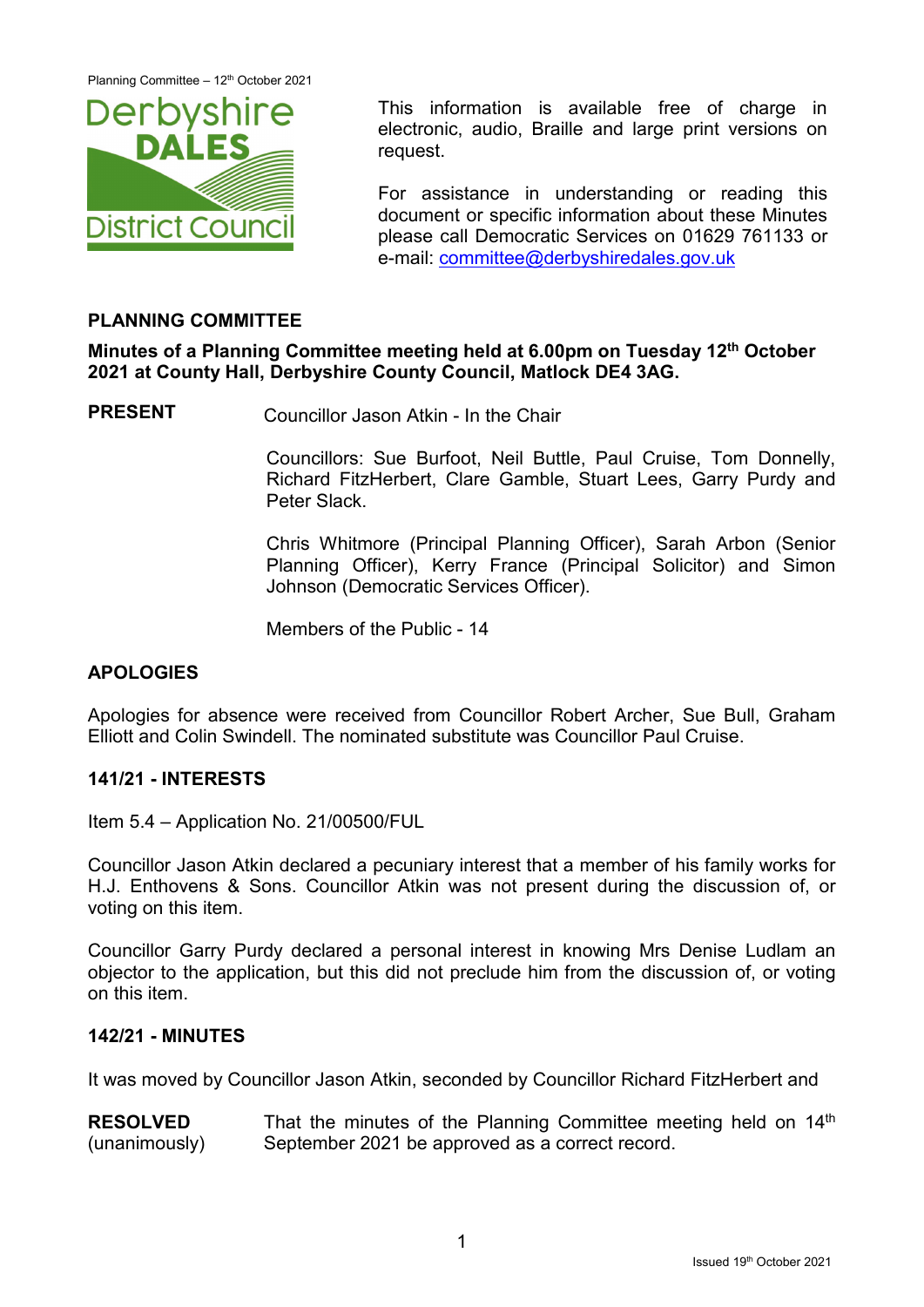# *Note:*

*"Opinions expressed or statements made by individual persons during the public participation part of a Council or committee meeting are not the opinions or statements of Derbyshire Dales District Council. These comments are made by individuals who have exercised the provisions of the Council's Constitution to address a specific meeting. The Council therefore accepts no liability for any defamatory remarks that are made during a meeting that are replicated on this document."*

# **143/21 - APPLICATION NO. 21/00302/FUL (Presentation and Site Visit)**

**Mixed tourism development including the erection of 7 no. glamping pods and 4no. log cabins, with associated camping field, at Land South of Nottingham Road, Tansley DE4 5FR.**

At **6:14pm**, during the debate of Item 5.1 of the agenda – Application No. 21/00302/FUL, Councillor Paul Cruise arrived at the meeting. Councillor Cruise was excluded from the vote on this item.

The Senior Planning Officer gave a presentation showing details of the application and photographs of the site and surroundings.

The Committee visited the site prior to the meeting to allow Members to appreciate the proposal in the context of its surroundings.

In accordance with the procedure for public participation, Mr Richard Pigott (Agent) spoke in favour of the application.

Consultation responses were set out in section 5 of the report.

It was moved by Councillor Garry Purdy, seconded by Councillor Richard FitzHerbert and

**RESOLVED** That planning permission be approved subject to the conditions set out in the report, including the additional condition, recommended by the officer at the meeting, regarding levels and a footnote to encourage micro-generation to address climate change.

**Voting:**

| For               | 8 |
|-------------------|---|
| <b>Against</b>    |   |
| <b>Abstention</b> | O |

The Chairman declared the motion **CARRIED**.

### **144/21 - APPLICATION NO. 21/00871/FUL (Presentation and Site Visit) Change of use from former public conveniences to brewery with associated storage (B2 use class) at Public Conveniences, Artists' Corner, Dale Road, Matlock.**

The Principal Planning Officer gave a presentation showing details of the application and photographs of the site and surroundings.

The Committee visited the site prior to the meeting to allow Members to appreciate the proposal in the context of its surroundings.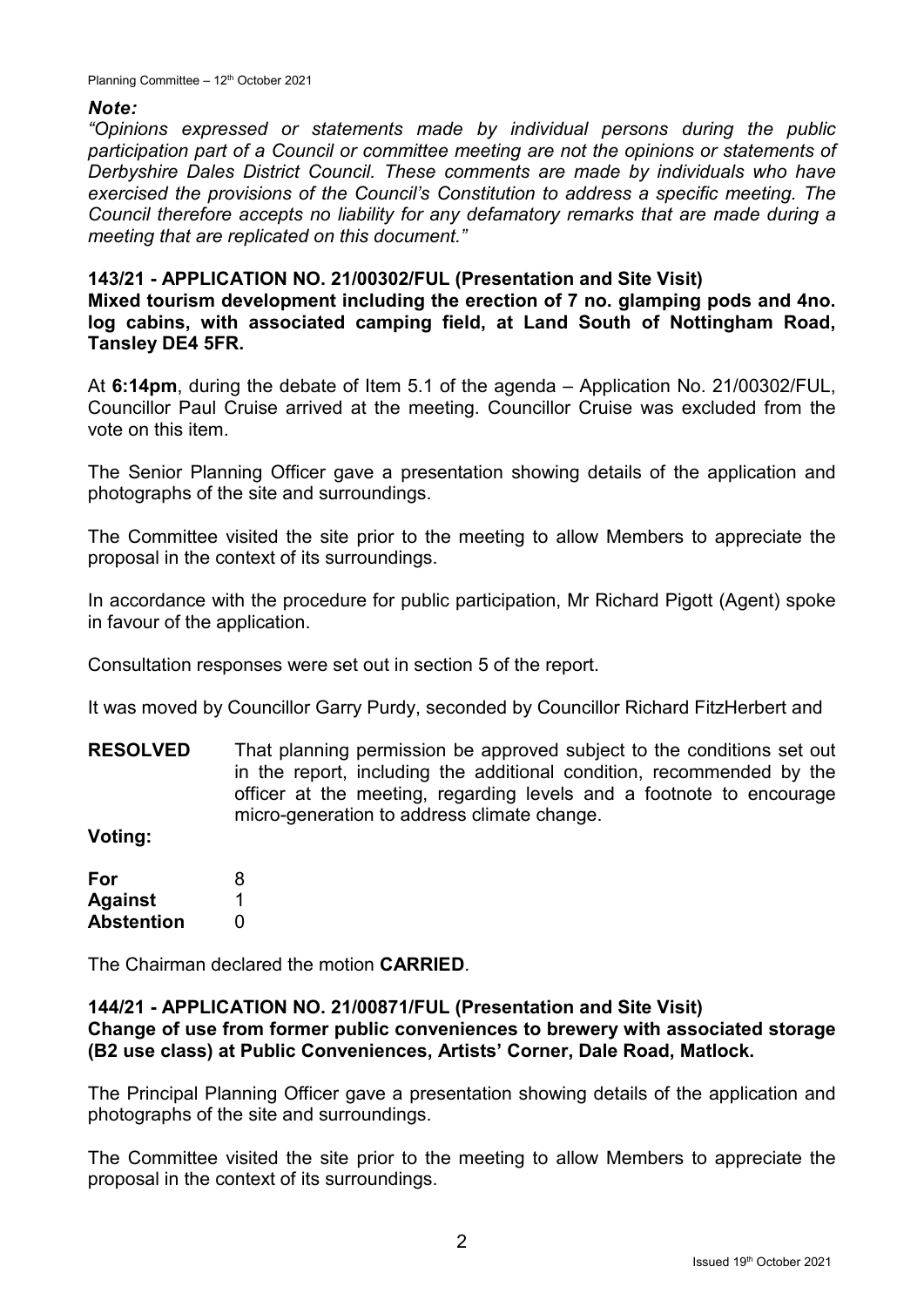In accordance with the procedure for public participation, Mr Stephen McKnight (Hollow Tree Brewing Co.) spoke in favour of the application.

Consultation responses were set out in section 5 of the report

It was moved by Councillor Garry Purdy, seconded by Councillor Tom Donnelly and

**RESOLVED** (unanimously) That planning permission be approved subject to the conditions set out in the report.

**145/21 - APPLICATION NO. 21/00719/REM (Presentation and Site Visit) Approval of reserved matters for the erection of 12no. dwelling houses (outline planning consent 19/00455/OUT) at Land off Millers Green, Wirksworth.**

This application was withdrawn.

### **146/21 - APPLICATION NO. 21/00500/FUL (Presentation and Site Visit) Proposed extension to C-Bays building to accommodate relocated equipment (modifications to extension previously approved under planning permission 18/00919/FUL) at Darley Dale Smelter, Oldfield Lane, Warren Carr.**

Councillor Richard FitzHerbert took the Chair for the consideration of this item.

The Principal Planning Officer gave a presentation showing details of the application and photographs of the site and surroundings.

The Committee visited the site prior to the meeting to allow Members to appreciate the proposal in the context of its surroundings.

In accordance with the procedure for public participation, Cllr. Paul Morris (Stanton in Peak Parish Council), Mrs Sue Fogg (on behalf of Mr Mark Hopkinson, Local Resident), Mrs Rosalind Griffith (Local Resident), Mr Howard Griffith (Local Resident), Mrs Denise Ludlam (Local Resident) and Mr Ged Ward (Local Resident) spoke against the application.

Further in line with the Council's procedure for direct public participation, late representations received from the public, in accordance with the criteria set out in the agenda, were published on the District Council website together with Officer responses and are set out below:

Consultation responses were set out in section 5 of the report.

#### **Following publication of the agenda:**

Stanton in Peak Parish Council raised concerns regarding the lack of an EIA, how the 2018 was dealt with and lack of consultation with them.

#### **Officer Comments:**

A detailed response was sent to the Parish on the 6th October 2021. This response outlined the EIA assessment carried out for both the 2018 and current application stating that "application 20/00500/FUL seeks a larger building only in height terms with the footprint / floorspace and use remaining the same as that previously approved. Although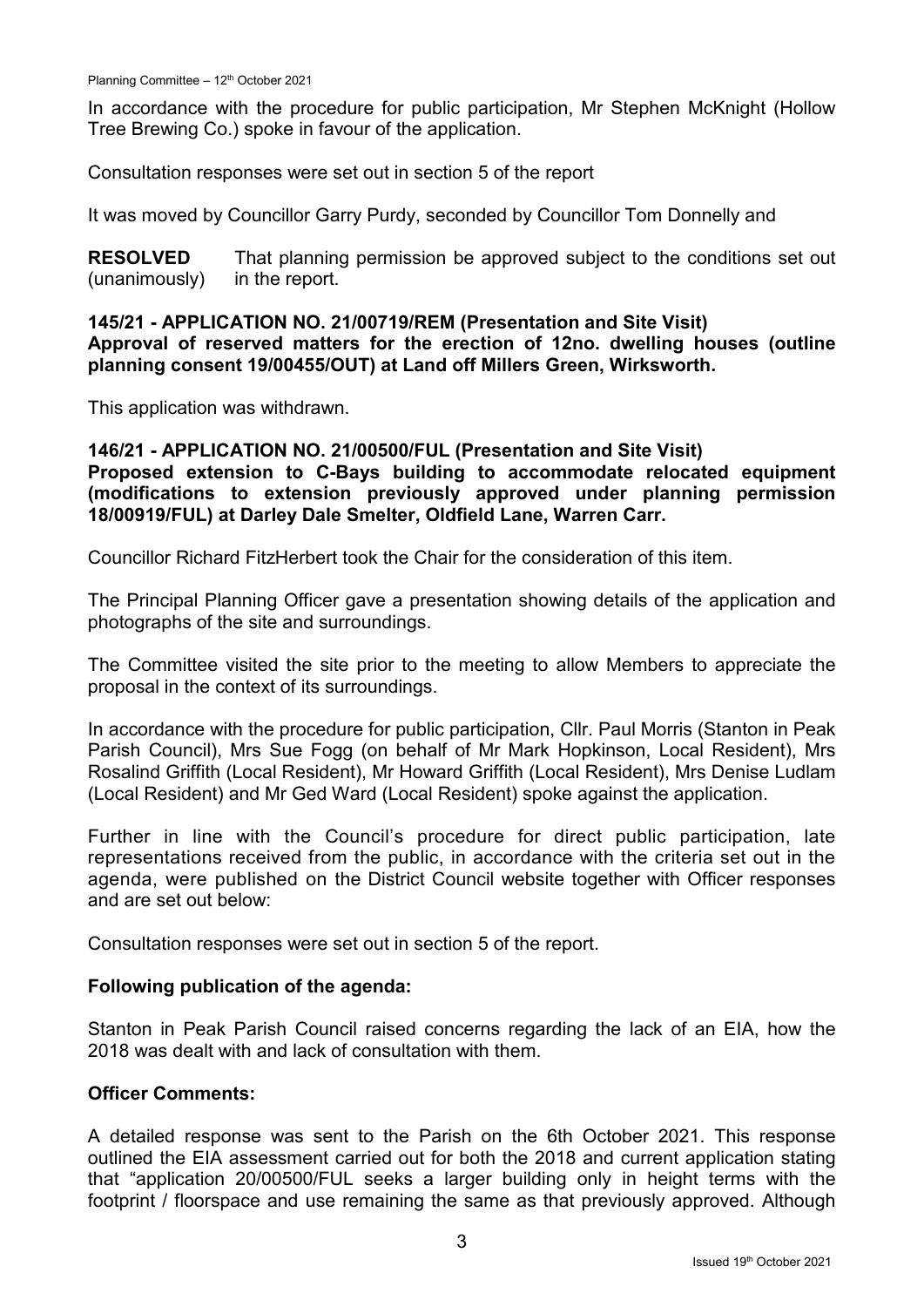this application has been screened and assessed on its individual merits, the same conclusion has been reached in relation to it not constituting Environmental Impact Assessment development". This response also confirms the parish were consulted on this application.

Mr Mark Hopkinson sent the following message on the  $6<sup>th</sup>$  October 2021.

I would like to register a complaint about this application and how the cumulative developments to the site are assessed and managed. Specifically, the committee report published on 6th Sept has been changed significantly after the consultation period closed. It was originally published on 3rd Sept, and the reasons for the development have been amended to address feedback from the community and to apparently help Enthovens get this passed.

If you review previous planning on the site, there has been a significant lack of due diligence from the planning department and other agencies. This site is located next to a residential area, and is overlooked by another. There has been no assessment of the impact of increased noise, light or HGV movements for this site as far back as I can see. It seems to me like the council will pass anything Enthovens propose without any consideration for the community and the environment. We need a transparent process with involvement from the community and a stop to these tactics of amending reports behind closed doors. I propose that you delay a decision on this application until the cumulative impact of the development to the site has been appropriated assessed.

#### **Officer Comments:**

The application was withdrawn from the last agenda due to an administration error. The committee report to be considered at the planning committee on Tuesday  $12<sup>th</sup>$  October is on the website as is the EIA screening opinion which considered the likely environmental impacts of the development and the need for an Environmental Statement. This application in 2018 was also screened under the Environmental Impact Assessment Regulations (2017).

It was moved by Councillor Garry Purdy, seconded by Councillor Sue Burfoot and

**RESOLVED** (unanimously) That determination of the application be deferred to the next meeting of the Committee on 09th November 2021.

#### **Reason:**

To consult further with Environmental Health and seek views from the Environment Agency on the environmental consequences of the development (including air quality monitoring, noise and incremental growth) and invite them to attend a future meeting. Further information was also sought on traffic movements to and from the site and for the Local Highway Authority to consider this information and potentially attend a future meeting.

There followed a short adjournment at **7:25pm,** returning at **7:34pm.**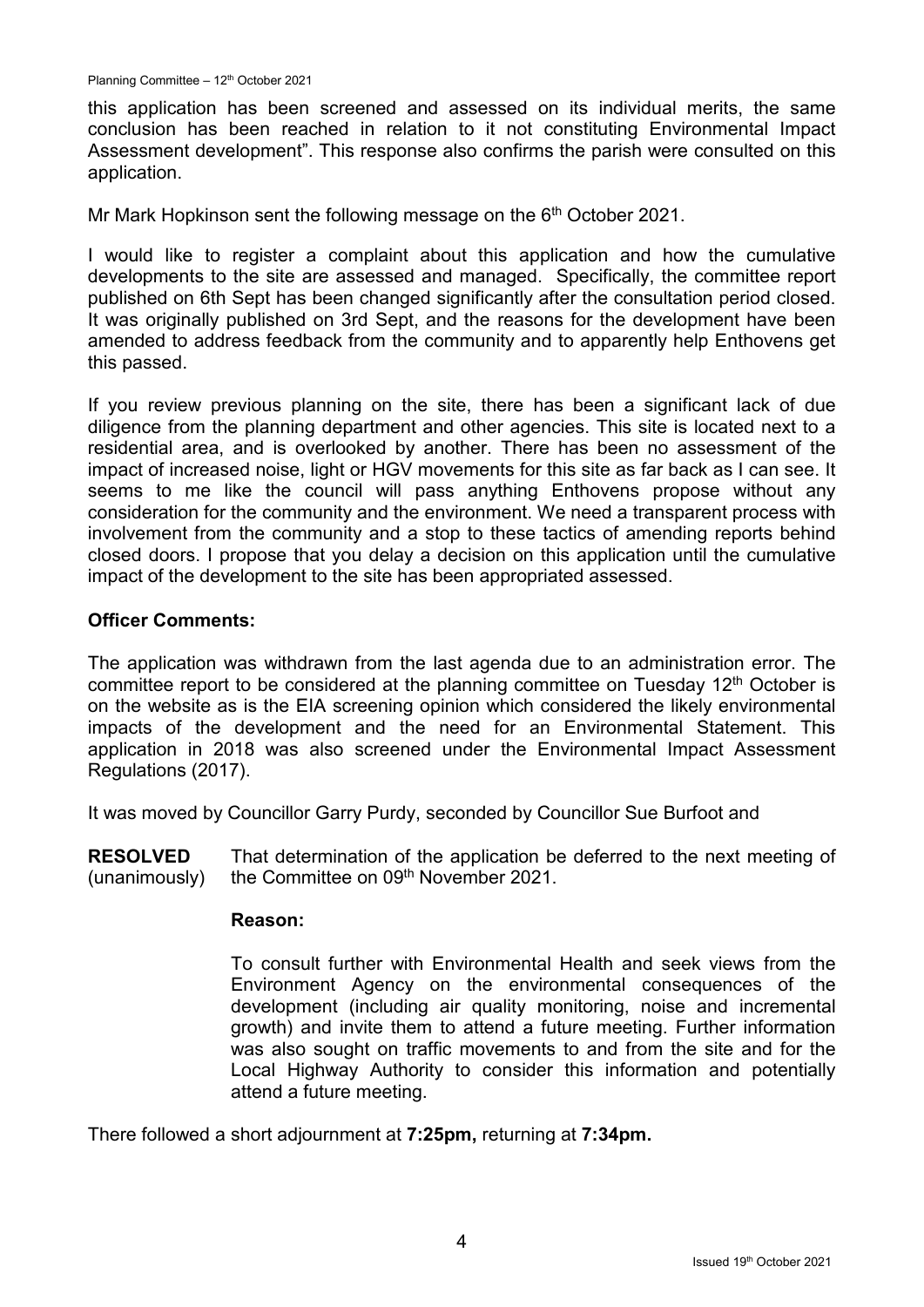### **147/21 - APPLICATION NO. 21/00943/FUL (Presentation)**

**Erection of dwelling house (revisions to design approved under planning permissions 16/00941/OUT and 19/01050/REM) at Plot 3, Pump Close, Starkholmes, Matlock.**

The Senior Planning Officer gave a presentation showing details of the application and photographs of the site and surroundings.

In accordance with the procedure for public participation, Mr Simon Edwards (Local Resident) spoke against the application. Mr Andrew Stock (Agent) spoke in favour of the application.

Further in line with the Council's procedure for direct public participation, late representations received from the public, in accordance with the criteria set out in the agenda, were published on the District Council website together with Officer responses and are set out below:

Consultation responses were set out in section 5 of the report.

### **Following publication of the agenda:**

Mr M Buckler wishes to object to the above retrospective planning application as the Ward Councillor for Matlock Town Council which has been placed for an extension to Plot 3.

The oak tree in the south east corner of the plot is affected by the actual development. The plan shows a root protection area radius of 9.6 m but, calculated as 12 x the trunk diameter (0.9 m as per the applicant's arboricultural survey), this should be 10.8 m. The footprint of the extension extends into this 10.8 m radius.

I understand that the developer has in fact built the larger footprint already and is effectively seeking retrospective permission. If the application initially extended into the root protection plate, it is likely to have required mitigation to protect the tree and/ or planning consent refused.

#### **Officer Comments:**

Sections 5.5 and 7.8 of the committee report relate to the Oak tree and the assessment by the DDCC Tree and Landscape Officer.

Sarah Parkin wrote the following on the 4th October 2021.

The TPA has been encroached upon and nothing is done. A veteran tree needs at least the minimum x12 girth which is 10.8. Below indicates that the roots are being encroached - including 1m deep footings plus a new planning application being added to extend development into the lower area calculations of 9.6. Not only has a hedge been lost but it seems tree protection is neglected too. In the words of a well-respected naturalist 'it seems the tree protection officer needs a new job title'. Note I am still waiting for flood and water retention on site plans. Please also ask these questions at the planning committee.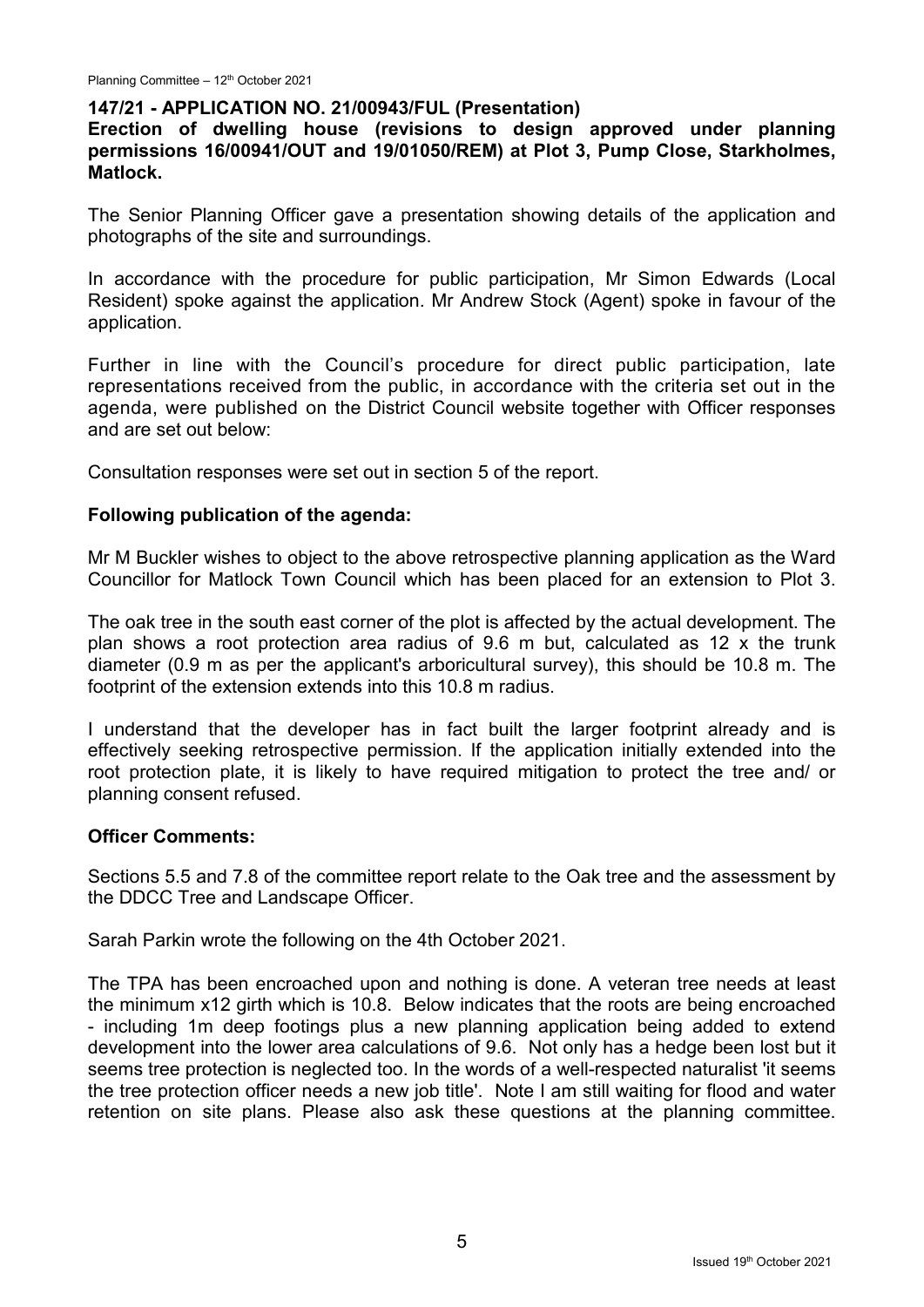### **Officer Comments:**

Sections 5.5 and 7.8 of the committee report relate to the Oak tree and the assessment by the DDCC Tree and Landscape Officer. Condition 10 of permission 16/00941/OUT relating to drainage has been discharged. The details submitted were considered to be acceptable following consultation with the Lead Local Flood Authority and Derbyshire Wildlife Trust.

It was moved by Councillor Richard FitzHerbert, seconded by Councillor Stuart Lees and

**RESOLVED** That planning permission be approved subject to the conditions set out in the report.

**Voting:**

| For            | 5 |
|----------------|---|
| <b>Against</b> | 3 |
| Abstention     | 2 |

The Chairman declared the motion **CARRIED**.

### **148/21 - APPLICATION NO. 21/01030/FUL (Presentation)**

**Erection of 2no. dwelling houses (revisions to designs approved under planning permissions 16/00941/OUT and 19/01050/REM) at Plots 5 and 6, Pump Close, Starkholmes, Matlock.**

The Senior Planning Officer gave a presentation showing details of the application and photographs of the site and surroundings.

In accordance with the procedure for public participation, Mr Andrew Stock (Agent) spoke in favour of the application.

Consultation responses were set out in section 5 of the report.

It was moved by Councillor Garry Purdy, seconded by Councillor Richard FitzHerbert and

**RESOLVED** That planning permission be approved subject to the conditions set out in the report.

**Voting:**

| For               |   |
|-------------------|---|
| <b>Against</b>    |   |
| <b>Abstention</b> | 2 |

The Chairman declared the motion **CARRIED**.

### **149/21 - INFORMATION ON ACTIVE AND CLOSED ENFORCEMENT INVESTIGATIONS**

It was moved by Councillor Jason Atkin seconded by Councillor Tom Donnelly and

**RESOLVED** (unanimously) That the report be noted.